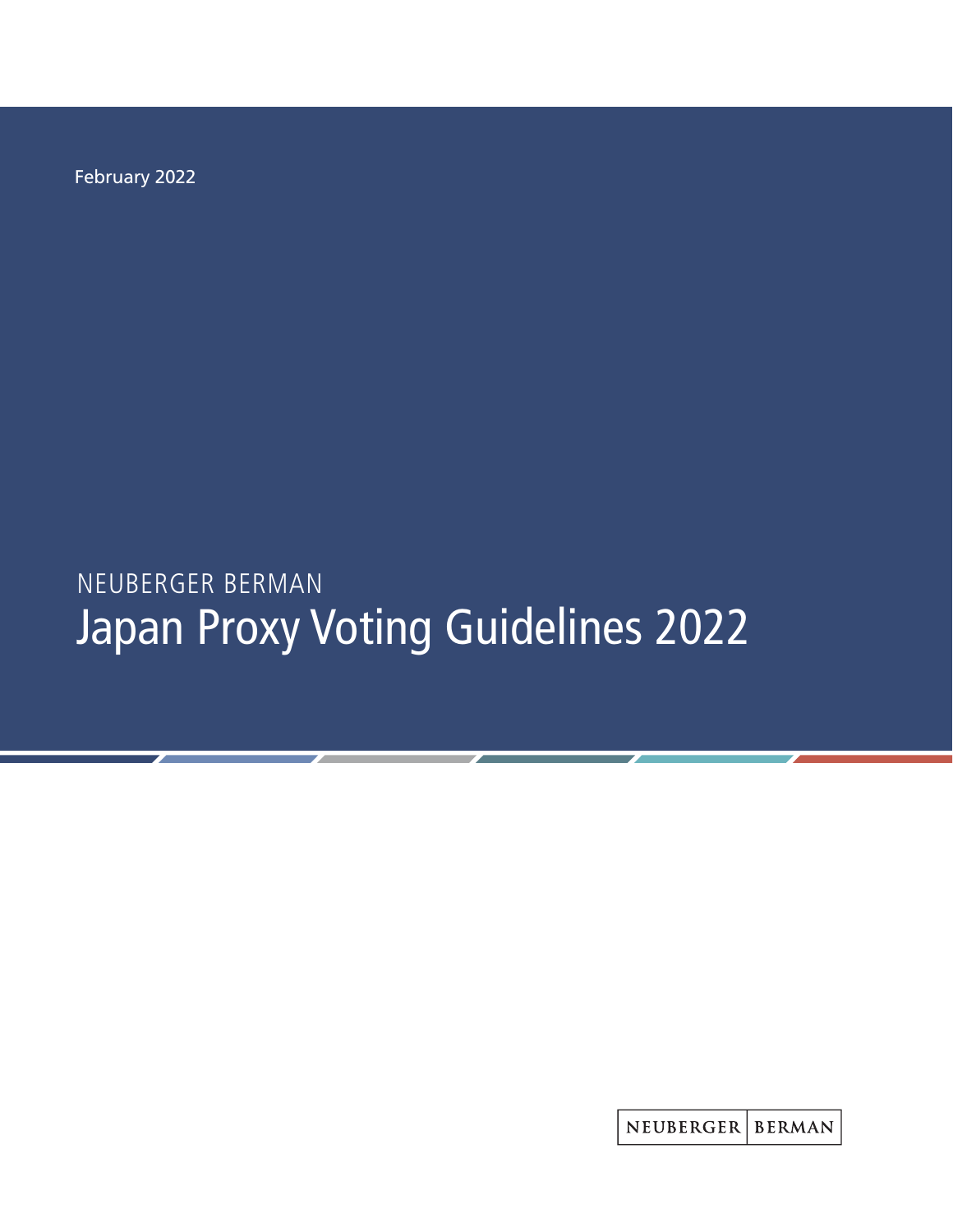# ABOUT NEUBERGER BERMAN

Founded in 1939, Neuberger Berman is a private, 100% independent, employee-owned investment manager. From offices in 34 cities worldwide, the firm manages a range of strategies—including equity, fixed income, quantitative and multi-asset class, private equity and hedge funds—on behalf of institutions, advisors and individual investors globally. With more than 500 investment professionals and over 2,000 employees in total, Neuberger Berman has built a diverse team of individuals united in their commitment to delivering compelling investment results for our clients over the long term. That commitment includes active consideration of environmental, social and governance factors. Our culture has afforded us enviable retention rates among our senior investment staff and has earned us a citation from Pensions & Investments as a Best Place to Work in Money Management for six consecutive years.



JONATHAN BAILEY HEAD OF ESG INVESTING **WWW.NB.COM/ESG**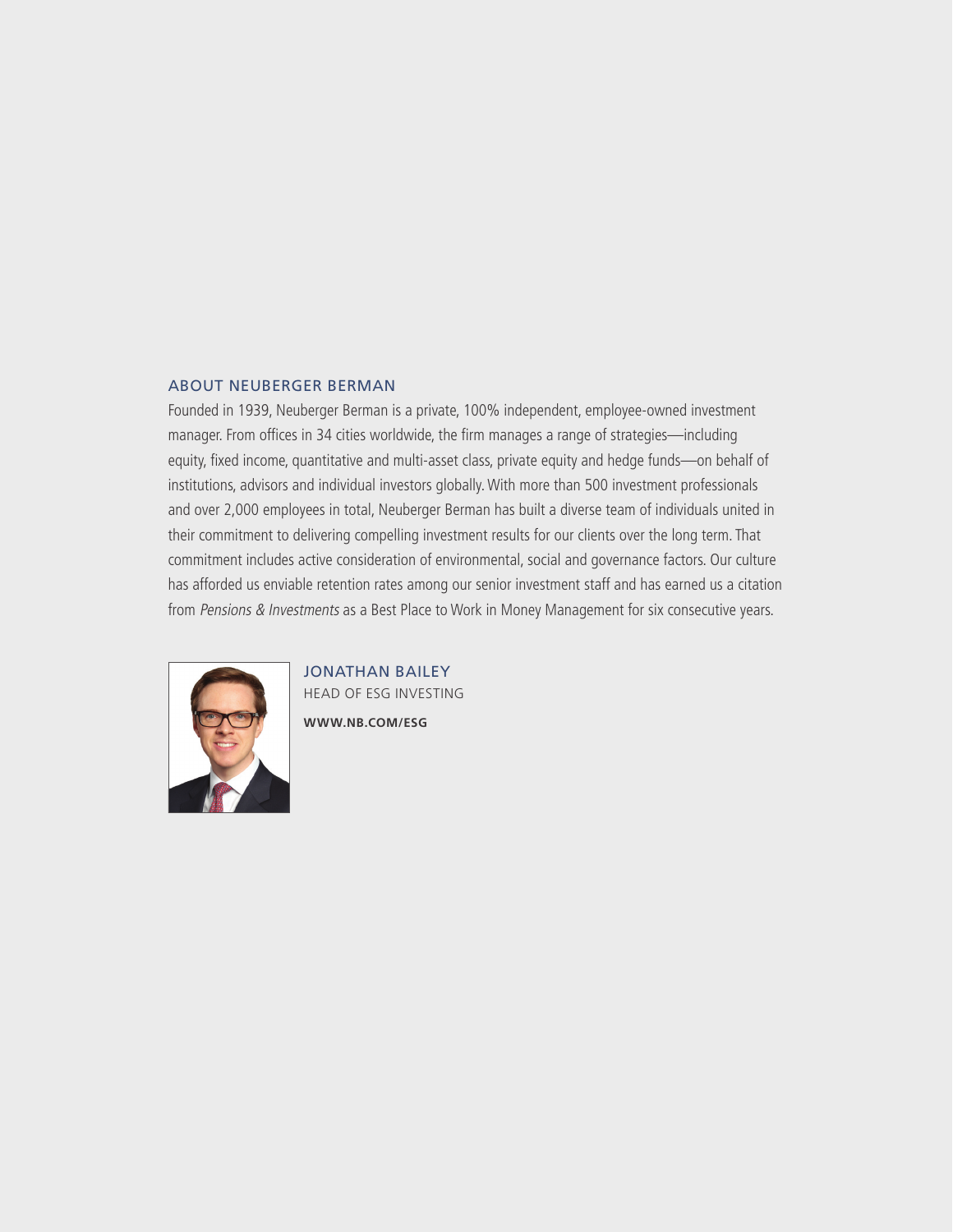# OBJECTIVE

Neuberger Berman Group LLC ("Neuberger Berman Group" and collectively with its affiliates "Neuberger Berman" or the "firm") believes that engagement is a dialogue between investors and companies focused on positively influencing corporate governance behaviors to drive long-term, sustainable returns. We have codified our approach in our Governance and Engagement Principles. One important way in which we exercise engagement is through voting proxies on behalf of our advisory clients for whom we have voting authority. We do this in order to fulfill our fiduciary responsibility to protect our clients' best interests and as an important component of our approach to creating shareholder value.

The below statements serve as a guide to our voting approach in Japan and are representative of our general views on these matters. We reserve case-by-case judgment in all instances where we believe a different vote serves the economic best interests of our clients.

In addition we recognize that some of our investments, including but not limited to those listed outside major stock exchanges, mutual funds, exchange-traded funds, closed-end funds and special purpose acquisition companies, do not operate in markets where it would be appropriate to apply the full breadth of our guidelines. In those instances, we will vote based on our assessment of best practices that protect shareholder value.

# RISK OVERSIGHT & BOARD RESPONSIBILITIES

We expect boards in both the ordinary course of business and during special sessions to review and plan for relevant and material risk factors for the long-term sustainability of the business. We recognize that companies have diverse stakeholders that present many perspectives; we expect that given its oversight responsibility, the board remains open-minded in its evaluation of these issues. We identify continuing education, board evaluations, succession planning, shareholder and stakeholder engagement, and the adoption of best practices as indicators of oversight quality.

We expect, at minimum, to see disclosure on the roles and responsibilities of the board including key committees, comprehensive descriptions of the background and skills of board members. We also believe the board should identify and appropriately address financially material risks to the company's business fundamentals and to its long-term sustainable growth, including but not limited to environmental, social and corporate governance (ESG) issues.

We expect companies to have robust anti-corruption practices and may vote against members of the appropriate board committee where we find poor oversight of matters related to compliance with sanctions or interactions with foreign governments.

#### KEY CRITERIA

At a minimum, we expect companies to meet the following set of criteria and we may withhold support on relevant proposals where companies fail to meet our expectations.

#### Capital Management:

- We expect companies to have an average Return on Equity (ROE) of the past five fiscal years that is greater than 5% or exceeds this threshold in the last fiscal year.
- We generally consider net cash (cash and cash equivalents plus marketable securities minus interest bearing debt) to be excessive if it is greater than 30% of total assets.
- We expect companies to be transparent in their use of shareholders' capital and consider the disclosure of a mid-term business plan backed by a sound financial management strategy to be crucial to assess the firm's sustainability over the mid to long term.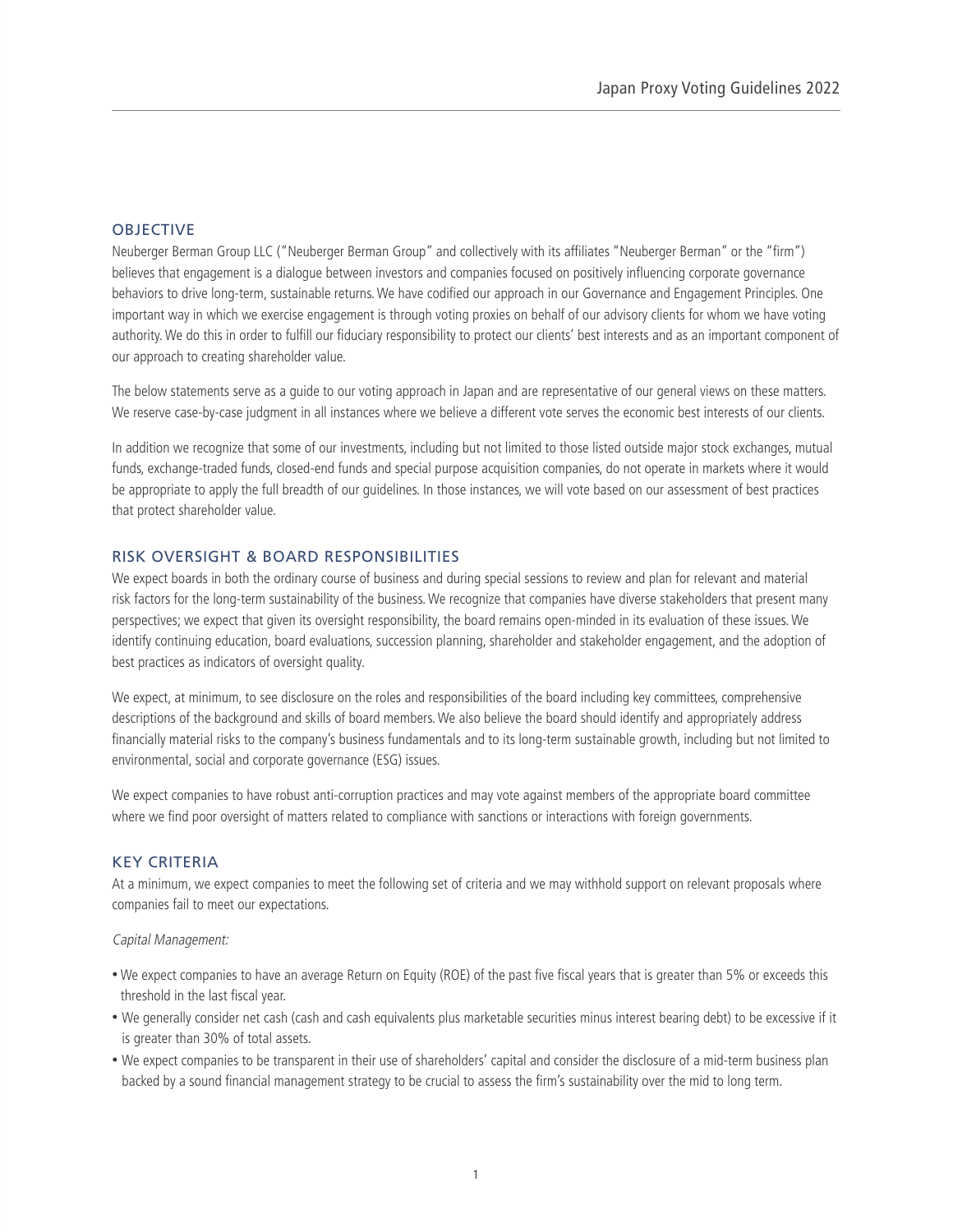## Director Independence:

We consider factors that would compromise independence of independent directors and auditors as:

- Having served as a senior executive of the company's audit firm, lenders, law firm or similar services in the last five years.
- Material personal relationships with shareholders who own over 10% of the outstanding equity.
- Personal relationships with entities to which the firm made material payments.
- Instances of interlocking directorships (including CEOs serving on each other's boards).
- Served on the board for more than 10 years.
- Other unique situations that may make us doubt the individual's independence and judgment.

#### Director Qualifications:

We consider factors that would have a material impact on an independent director and auditor's ability to serve his/her duties on the board as:

- Specific concerns about the individual or company, such as criminal wrongdoing or breach of fiduciary responsibilities.
- Serves on the boards of more than four publicly listed companies as either an outside director or auditor, including the issuer company.
- Possesses key skills and experience that are crucial to effectively monitor management, including but not limited to company management, corporate finance and sustainability.

#### Controversies:

We consider controversies as activities that violate fiduciary duties to shareholders and/or activities that are in violation of local laws such as:

- Anti-trust and anti-corruption rules
- Financial and accounting rules
- Product quality and inspection rules
- Environment (e.g., biodiversity) and social responsibility (e.g., labor) rules

#### Cross-Shareholdings:

• No more than 5% of total assets

#### Board Attendance Rates:

• Greater than or equal to 75% of annual board meetings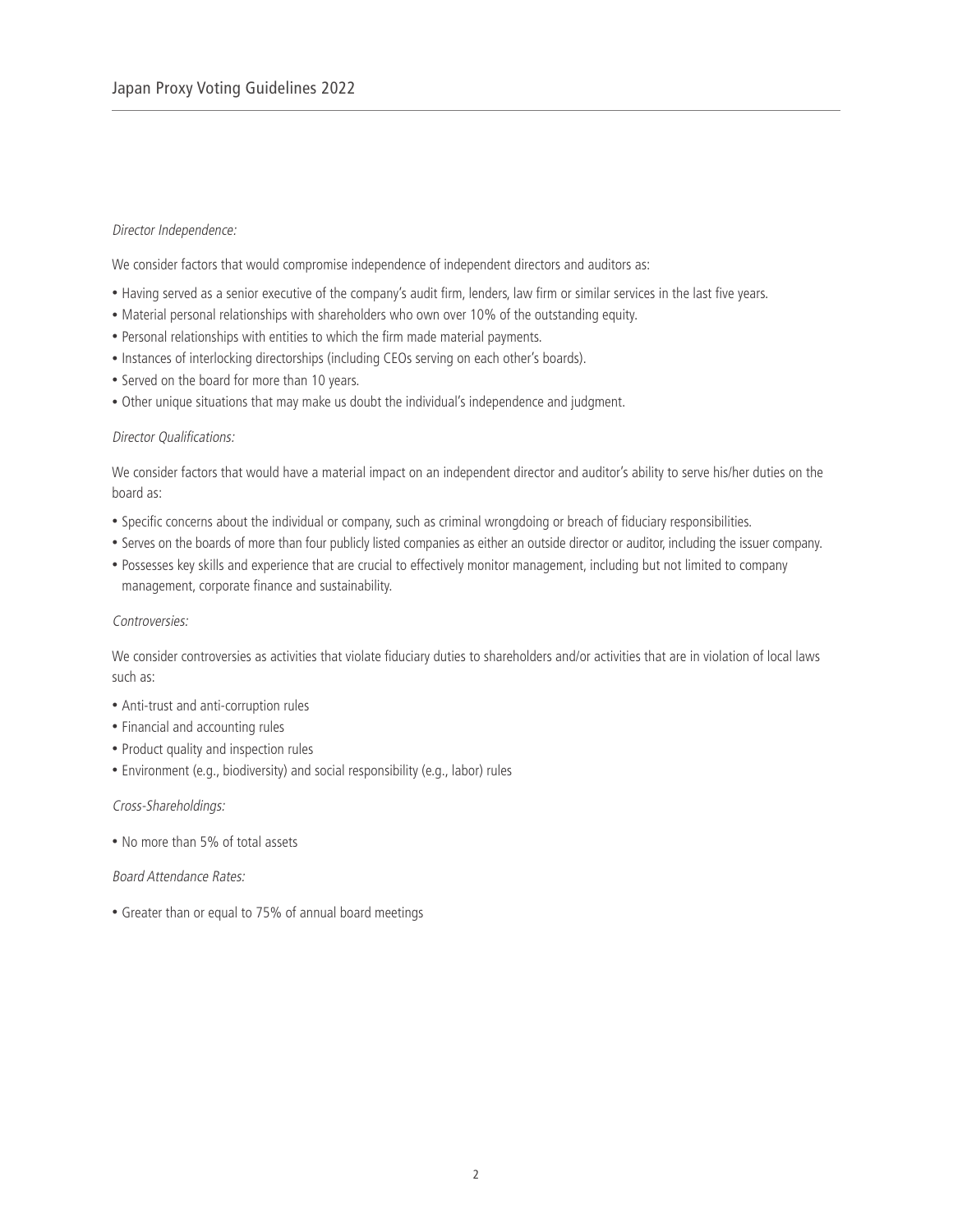# ELECTION OF DIRECTORS

We believe a board of directors ("board") should be comprised primarily of qualified, independent, diverse directors with relevant experience. These factors, along with periodic board and committee refreshment, will facilitate driving a company's performance, creating shareholder value while protecting and enhancing shareholders' interests.

We evaluate the composition of the board to ensure there are objective and meaningful discussions among directors in an effective manner and shareholders are represented by individuals who are well positioned to assess and understand both traditional and abstract business risks, have a history of operating in complex environments, subscribe to the highest level of ethical standards and hold others to it, and are able to present themselves as a credible voice of not only shareholders, but also stakeholders such as clients, employees and communities, among others. We believe these qualities to be vital to the challenging, deliberative discourse that we expect boards of our portfolio companies to possess.

Generally, we support management nominees; however, there are instances when we may withhold votes from or vote against the management nominee(s), such as:

- Company has an oversized board of more than 15 directors and does not provide a valid explanation, in which case vote AGAINST the Representative Director(s).<sup>1</sup>
- Company has been involved in activities that are in breach of our controversy criteria and the Company has not taken adequate counter measures to prevent recurrence, in which case vote AGAINST the Representative Director(s), director(s) and statutory auditors responsible.
- Company does not meet the ROE requirement and has not taken adequate counter-measures to improve ROE, in which case vote AGAINST the Representative Director(s) and director(s) responsible (i.e. CFO, director responsible for underperforming division). We will follow the same course of action for companies that do not meet the cross-shareholding criteria and does not provide a valid explanation.
- Company with a market capitalization is greater than or equal to 200 billion yen at the time of the record of holder date and does not have a female director and does not provide a valid explanation, in which case vote AGAINST the Representative Director(s).
- Company continues to maintain anti-takeover defense measures (e.g., a "poison pill"), in which case vote AGAINST the Representative Director(s).
- The individual's board attendance does not meet the criteria and the company does not provide a valid explanation, in which case vote AGAINST the director(s) in question.
- For independent candidates, if the individual does not meet the independence criteria and the company does not provide a valid explanation, vote AGAINST the director responsible.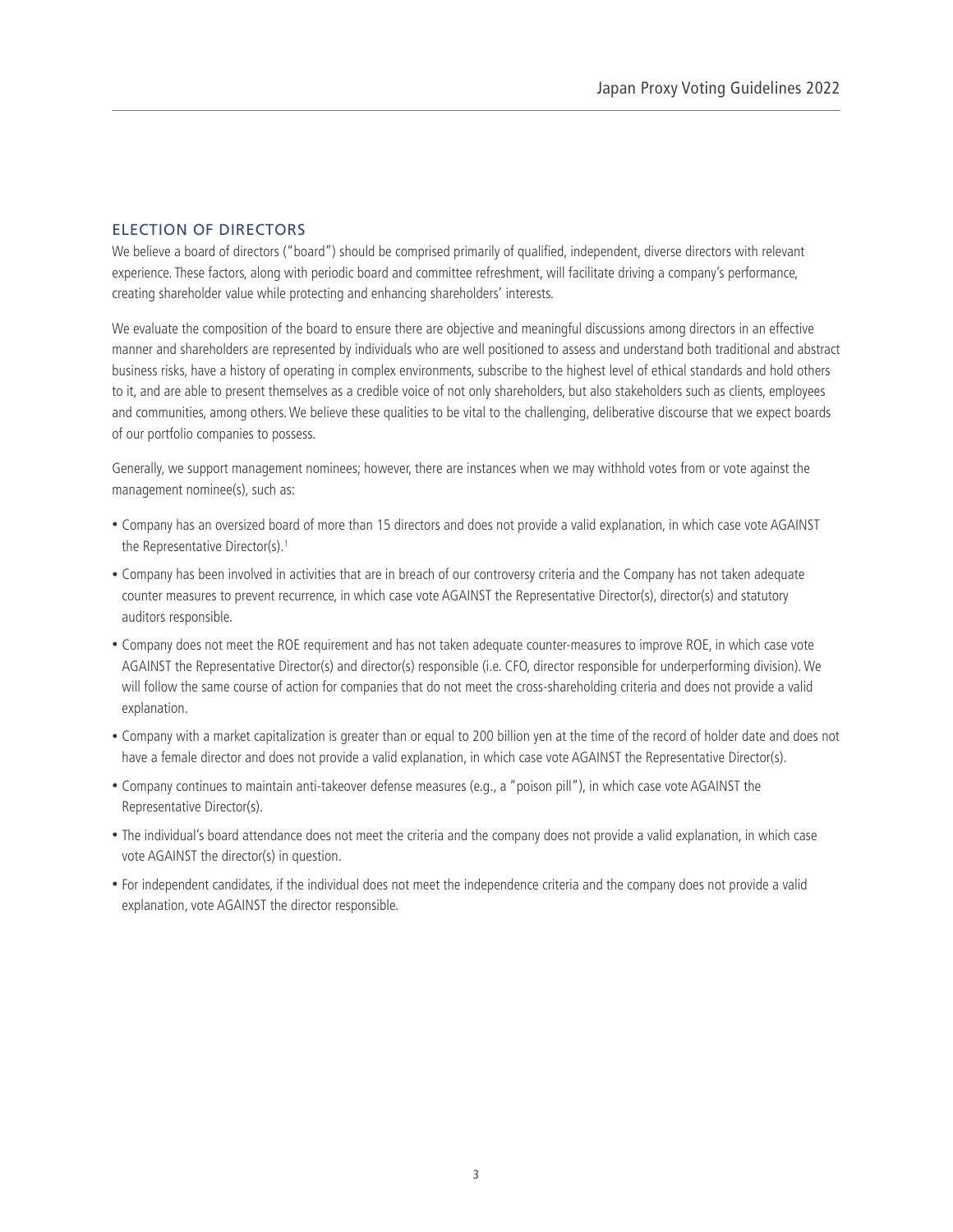# ELECTION OF AUDITORS

Generally we support management nominees; however, there are instances when we may withhold votes from or vote AGAINST the management nominee(s), such as:

- Company has been involved in activities that breach our controversy criteria and the company has failed to provide a valid explanation, in which case we may vote AGAINST the statutory auditors involved. We will also closely examine the statutory auditor's track record at other companies to see if there is a precedent of poor performance and/or mismanagement that has harmed the interests of minority shareholders.
- Company's audit board is less than majority independent and the company does not provide a valid explanation, in which case we may vote AGAINST the necessary number of candidates to meet the requirement. We will also vote AGAINST any insider serving as the chair of the audit board.
- The individual's board attendance does not meet the criteria and the company does not provide a valid explanation, in which case, vote AGAINST the auditor responsible.
- For independent auditors, if the individual fails to meet our independence criteria and the company fails to provide a valid explanation, we will vote AGAINST the auditor(s) in question.

# ACCOUNTING AUDITOR RATIFICATIONS

We generally vote FOR management's nomination of an accounting auditor unless:

- Any recent restatements or late filings by the company and the accounting auditor bears responsibility.
- Company has aggressive accounting policies.
- Company has poor disclosure or a lack of transparency in financial statements.
- A conflict of interest exists between the interests of the accounting auditor and those of shareholders.
- The company is changing accounting auditors as a result of a disagreement between the company and the auditor on a matter of accounting principles or practices.

# BOARD COMPOSITION

Under the Japanese Companies Act, we believe companies should choose one of the three allowed board structures that best suits the company's development stage and is in the best interest of all shareholders. For each structure, we will consider on a case-by-case basis the appropriate level of independence and qualification of directors and auditors based on the below guideline.

Two-tier board with statutory audit board (Kansayaku Secchi Kaisha):

- Board of Directors should have at least two independent directors and the combined independence of the board of directors and statutory auditors should be at least one-third.
- For companies with a controlling owner, the combined board of directors and statutory auditors should be at least majority independent or have a special independent committee to oversee conflict-of-interest issues.
- Board of Statutory Auditors should be at least majority independent and chaired by an independent member.
- We may vote AGAINST certain inside directors, including the Representative Director(s) and/or internal auditors or affiliates, to satisfy the independence requirement unless the company provides a valid explanation.
- We expect companies to establish at least majority independent compensation and nominations committees led by independent members to oversee the board's decision-making process regarding management compensation and nominations.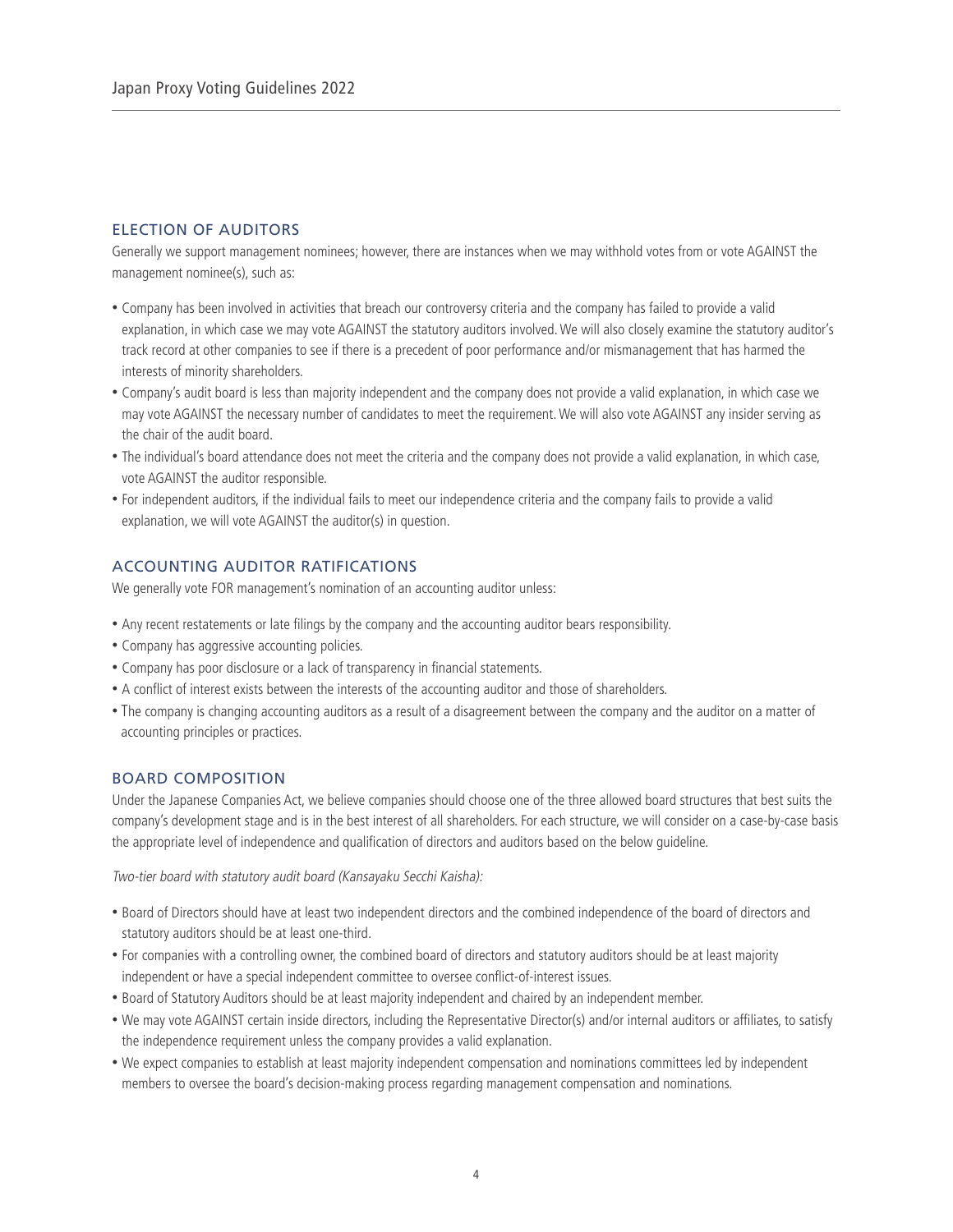One-tier board with one committee or company with audit & supervising committee (Kansatouiinkai Secchi Kaisha):

- Board should have at least two independent directors and be at least one-third independent.
- For companies with a controlling owner, the Board should be at least majority independent or have a special independent committee to oversee conflict-of-interest issues.
- Audit committee should be at least majority independent and chaired by an independent director.
- We may vote AGAINST certain inside directors, including the Representative Director(s) and/or internal auditors or affiliates, to satisfy the independence requirement unless the company provides a valid explanation.
- We expect companies to establish at least majority independent compensation and nominations committees led by independent members to oversee the board's decision-making process regarding management compensation and nominations.

#### One-tier board with three committees or company (Shimeiiinkai tou Secchi Kaisha):

- Board should have at least two independent directors and be at least one-third independent.
- For companies with a controlling owner, the Board should be at least majority independent or have a special independent committee to oversee conflict-of-interest issues.
- All three committees should be at least majority independent and chaired by an independent director.
- We may vote AGAINST certain inside directors, including the Representative Director(s) and/or internal auditors or affiliates, to satisfy the independence requirement unless the company provides a valid explanation.
- We expect companies to establish at least majority independent compensation and nominations committees led by independent members to oversee the board's decision-making process regarding management compensation and nominations.

## Boardroom Diversity:

We strongly believe that board diversity is key to promote effective boardroom discussions on the company's sustainable long-term growth. Key traits of a diverse boardroom include gender, nationality and a wide range of relevant skill sets and experience.

For gender diversity, we will vote AGAINST the Representative Director(s) for those companies with a market capitalization that is greater than or equal to 200 billion yen (at the record of holder date) that have no female directors on the board and does not provide a valid explanation. We are conscious of the fact that companies have faced challenges appointing female directors with appropriate experience and skill sets to the board, and that this is an acute problem among smaller to mid-size companies. Hence, we will take a phased approach over the next several years to requiring female directors on the board for companies with a market capitalization of less than 200 billion yen to give enough time to find a suitable candidate. Ultimately, however, we expect Japanese companies to bring their boardroom gender diversity in line with global best practices.

For diversity of skill set, we ask that companies provide expanded context for how the board is constituted by using a board skills matrix. The matrix should illustrate the specific skills, capabilities and expertise that will allow the board to meet both existing and future challenges to achieve the company's vision and the board's long-term objectives. While we do not support the notion of a one-issue director, we ask that companies identify who is well positioned to lead on top strategy, risk and ESG areas for the company. We will closely scrutinize board representation awarded to third parties and investors with board influence that is not proportional to economic interest. These instances, along with contested elections and other special situations, will be evaluated on a case-by-case basis.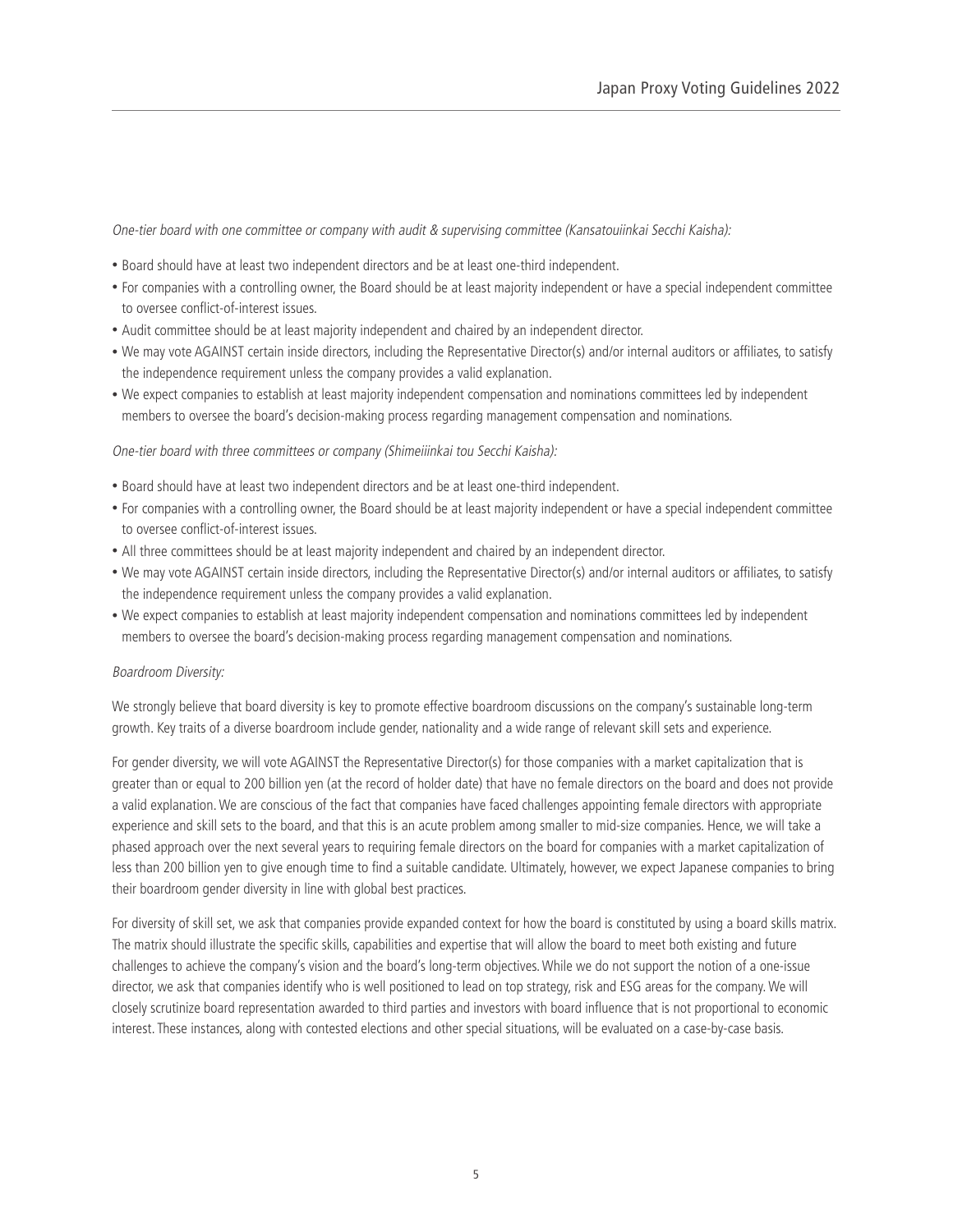## CAPITAL ALLOCATION FOR LONG-TERM VALUE CREATION

Our voting on capital issues is informed by our belief that companies should allocate capital to maximize long-term risk-adjusted shareholder value. We believe that companies should affect an economic returns-based capital allocation system. Companies should maintain an efficient capital structure that minimizes the risk-adjusted cost of capital, avoids excessive leverage or excessive cash buildup, and that allows for the return of excess capital to shareholders. Companies should also enact a process whereby they regularly explore divestitures/spin-offs of non-core assets and business units to enhance value. Additionally, boards should provide transparent information on the oversight of capital deployment choices, including identifying the appropriate responsible committee, and be able to discuss their methodology.

We expect large mergers, acquisitions, reorganizations or similar actions to be subject to a shareholder vote. We often support valuedriven M&A strategies and will evaluate all proposals on this matter on a case-by-case basis.

We will take into consideration proposals regarding profit allocation and dividends within the context of the company's financial conditions and business performance.

We believe companies, in alignment with the Corporate Governance Code, should disclose their policy on cross-shareholding, including a policy on the reduction of these relationships, and policies on voting of those shares that prevent conflicts of interest. Further we expect disclosure to evidence annual assessments of the decision to maintain any holdings in the context of alternative uses of capital on the development of organic growth and the company's capital return policies. We support the reduction of cross-shareholding of companies. If the size of the reported amount exceeds 5% of total assets, we will consider voting AGAINST the Representative Director(s) unless the company provides a valid explanation.

We will closely scrutinize any substantial increase in the number of authorized shares and how that may impact shareholder value and rights. As a result, we expect the company to give a clear explanation on its rationale to do so. We will generally not support proposals to adopt unlimited capital authorization.

On share repurchasing, we generally vote FOR share repurchase programs unless the company plans to use the shares as part of a takeover defense measure.

On donations of the company's shares to charitable giving and foundations, we will generally vote FOR the proposal unless the voting rights of the allotted shares are not delegated to a third party that is independent from the issuer and the foundation, and are exercised by the delegate's initiative.

## EXECUTIVE COMPENSATION

We expect each company to design compensation policies that are appropriate to its situation and that will attract and retain skilled executives who will be incentivized to increase their company's long-term shareholder value. We expect compensation committees to design, adopt and clearly articulate a strong link between executive compensation and performance, and to make relevant disclosures available in the annual securities report (Yukahoken Hokokusho). Hence, we will generally support proposals requesting improved transparency on this front.

In our evaluation of compensation plans, we seek to understand how the metrics selected are related to the medium- to long-term business strategy articulated by executives. Performance incentives should be tied to challenging targets with disclosure around target-setting in relation to prior high-water marks. We expect boards to be able to discuss the potential long-term impacts of the chosen metrics, such as their impact on investments in R&D and human capital, or the ability to effectively deploy capital in the future. We additionally expect a robust discussion on the selection of the appropriate peer set, and how individual companies in that set are relevant to both the business and the compensation of the executives themselves.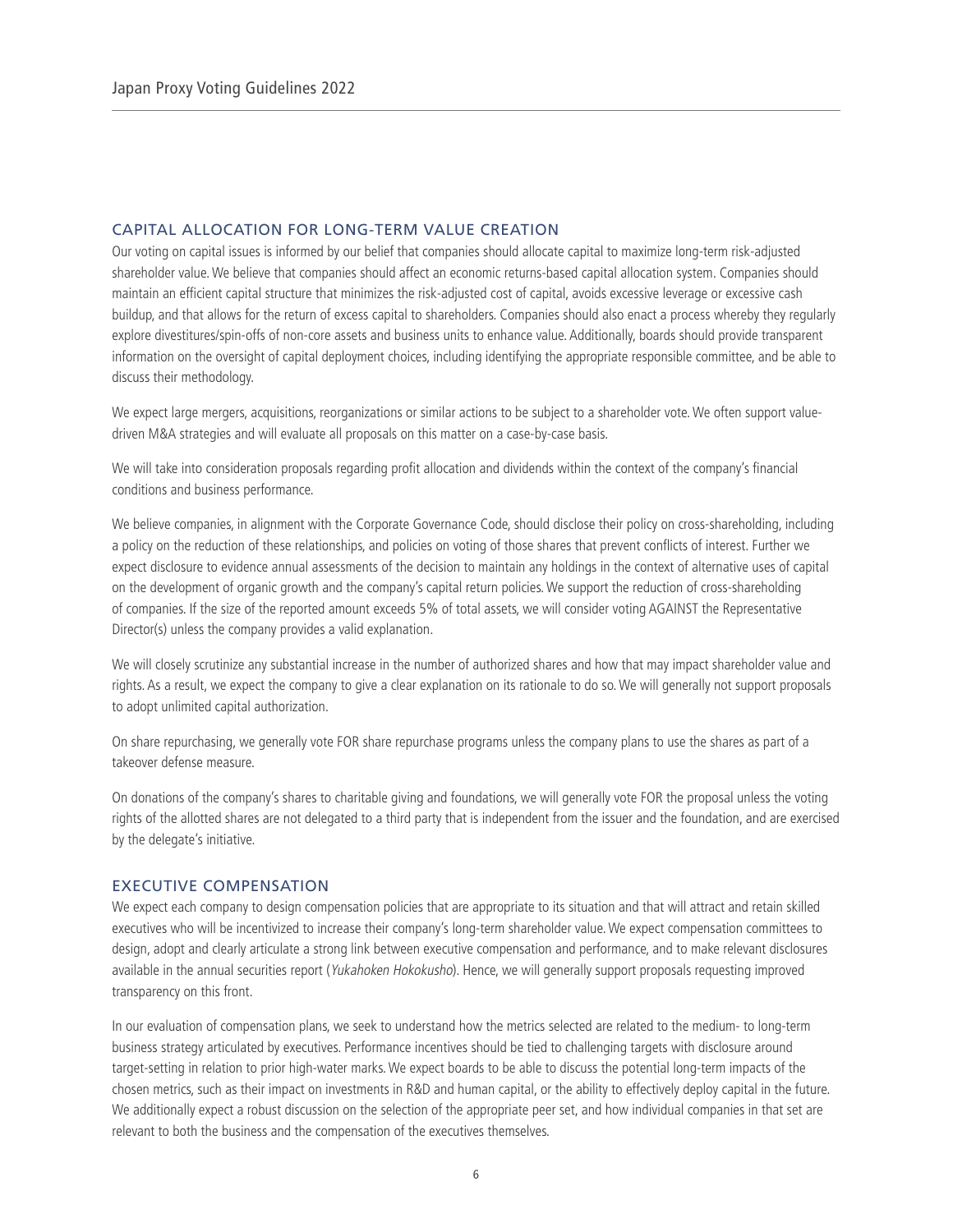Performance periods should be sufficiently long to ensure executives do not manage to too short of a time horizon, with at least a three-year performance period appropriate for most long-term incentive plan metrics. We do not believe long-term incentive plans (LTIPs) should have annual components, whether vesting or awards, we scrutinize plans that annually reload awards to create outcomes that become disengaged from the returns seen by shareholders.

We are particularly sensitive to outsized awards as a result of committee discretion, where absolute returns were negative, use of metrics susceptible to 'gaming', and/or where a payout previously occurred for the attainment of the same metric. We also closely scrutinize the quantum and timing of the disposition of shares by executive officers in the context of any repurchase activity at the company. We believe it is imperative for management and the board to maintain a significant equity ownership in the company to ensure alignment with shareholders' interests.

Due to the diverse requirements of companies in which we invest, we typically determine whether to support an executive compensation proposal after a case-by-case assessment, considering among other things, industry, size, performance, financial condition and historic pay practices. Where we identify insufficient alignment with the interests of our clients or insufficient disclosure to perform an analysis, we may vote against the compensation plan.

# RETIREMENT ALLOWANCE

In general, we will vote AGAINST the introduction of retirement allowances. However, we are conscious of Japan's unique traditions around lifetime employment and related compensation schemes, and will vote FOR the payment of existing schemes unless:

- Recipients include independent directors and auditors.
- Details including individual payment amount are not disclosed.
- Company has been involved in an accounting fraud and/or has restated its financials due to negligence, fraud and/or has repeatedly failed to submit financial reports in a timely manner and the company has failed to provide a valid explanation.

# EQUITY-BASED COMPENSATION PLAN PROPOSALS

We generally support the adoption of equity-based compensation plans because they often facilitate the alignment of management's interests with shareholders. We also take a close look at the cost of a plan and its qualitative metrics. The expense of any equity plan is considered in conjunction with a company's operating metrics to determine whether the cost is excessive. We analyze certain qualitative metrics of the plan, including awards' performance metrics and targets, and whether the plan provides for repricing. We will likely vote AGAINST plans that are excessively dilutive, costly and provide for repricing, or allow increases in shares available under the plan without shareholder approval.

## OPTION EXCHANGES, REPRICING, BACKDATING

We typically are opposed to repricing plans, exchange programs and plans with evergreen provisions. We expect to vote AGAINST plans with repricing and exchange provisions; however, there may be circumstances in which a repricing provision or exchange provision is approved, such as a steep decline, not just in a company's value, but also the industry or macroeconomic environment. The repricing plan or exchange program may help the company retain employees in a precarious environment. We find backdating options and related actions unacceptable and will not support them.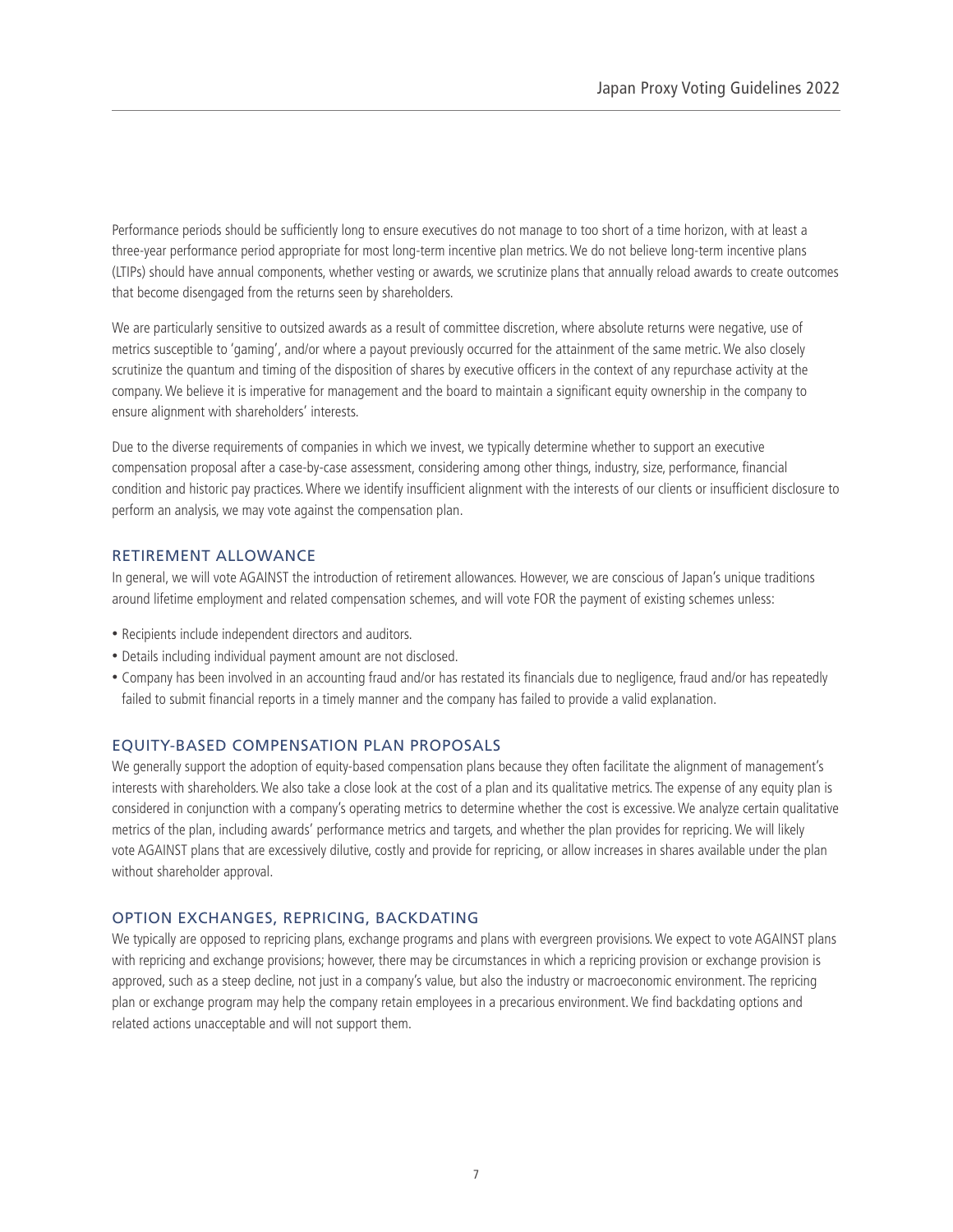## DIRECTOR COMPENSATION PLANS

We believe nonemployee directors should receive appropriate compensation that may consist of cash and equity. We recognize that compensating directors with equity awards facilitates the directors' alignment with shareholders, for which we are wholly supportive. The equity awards for directors should only reflect compensation, not be performance-based, so that directors do not engage in risktaking. We generally will vote AGAINST granting retirement benefits to nonemployee directors.

## EMPLOYEE STOCK PURCHASE PLANS

Employee Stock Purchase Plans (ESPP) provide employees with ownership in the company, which strengthens the alignment with shareholders. We view these plans as being beneficial to companies and their shareholders because they typically are available to a broad employee group and the annual purchases are limited by statute. We will support most ESPPs unless the employee base to whom the plan is offered is unduly limited ((e.g., only to senior executives).

## SHAREHOLDER RIGHTS

We generally support significant shareholder representation and the protection of minority rights. We would also vote favorably for shareholder proposals that establish or improve provisions that protect minority shareholder interests, particularly around the ability to litigate and to be afforded the ability to transparently engage in dialogue with the company, both in the context of the annual meeting and outside it.

#### ANTI-TAKEOVER PROVISIONS & SHAREHOLDER RIGHTS PLANS ("POISON PILLS")

We generally do not support the adoption of anti-takeover provisions, including shareholder rights plans. In cases of unilateral adoption by the board, we will evaluate these proposals on a case-by-case basis in order to determine whether the action was in the best interest of shareholders and appropriately proportional to the circumstances. If we deem the action to be detrimental to shareholder interests, we will generally vote AGAINST the Representative Director(s), members of the governance committee and/or the lead independent director. Where the plan itself is subject to a vote, we will additionally evaluate whether there are tax-related benefits (net-operatingloss pills), the protection of which may be in the economic interest of our clients.

#### SHARE REPURCHASING

We generally vote FOR share repurchase programs unless the Company plans to use the shares as part of a takeover defense measure.

#### AMENDMENTS TO ARTICLES OF INCORPORATION

We evaluate proposed amendments to a company's articles of incorporation on a case-by-case basis.

#### DONATIONS TO CHARITABLE GIVING, FOUNDATIONS

We generally vote FOR donations of the Company's shares to charitable giving and foundations unless:

• The voting rights of the allotted shares are not delegated to a third party that is independent from the issuer and the foundation, and are exercised by the delegate's initiative.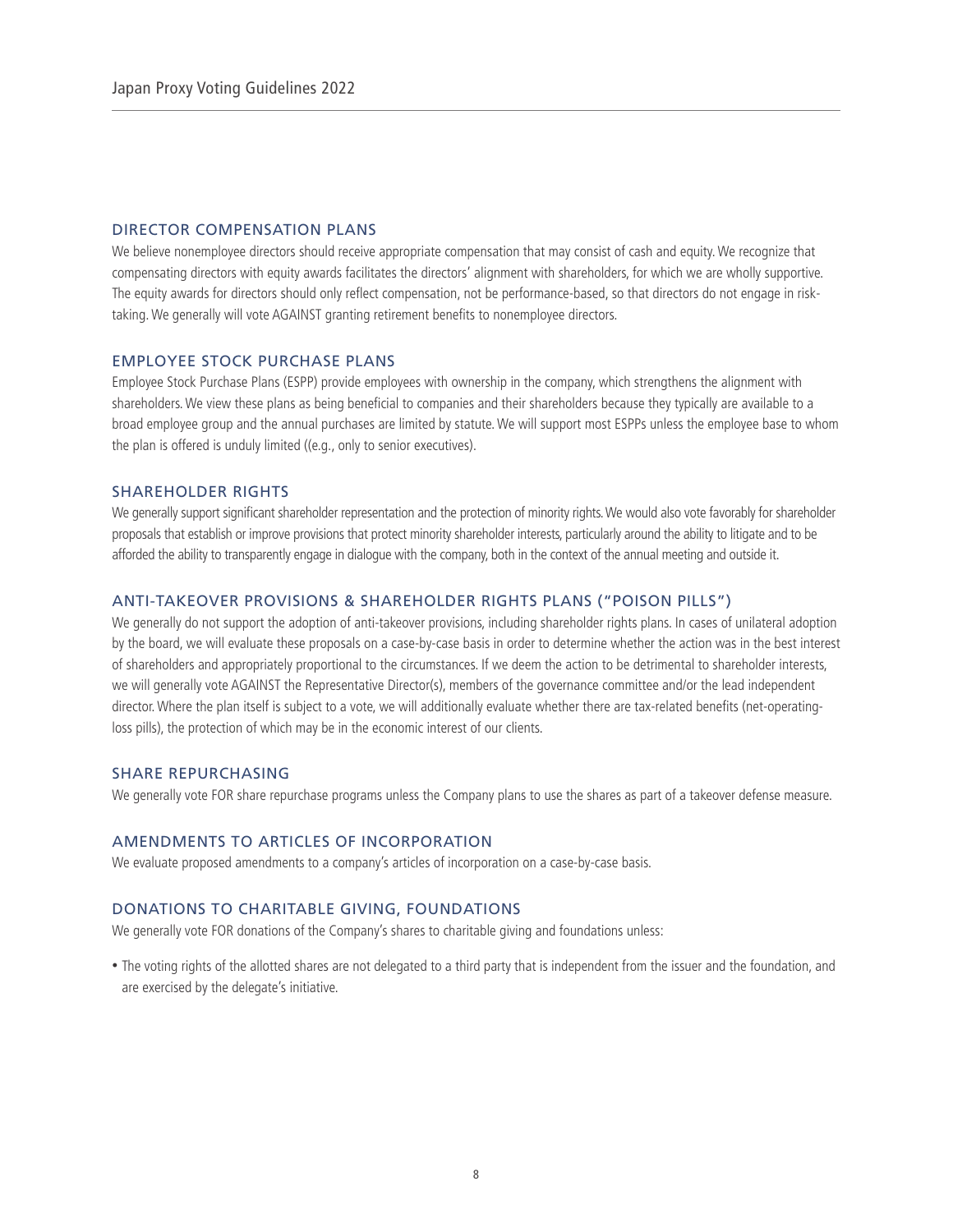## FINANCIALLY MATERIAL ENVIRONMENTAL AND SOCIAL RISKS

We believe that companies have a variety of stakeholders and encourage engagement with those parties that may positively or negatively impact the stability, performance and sustainability of the business. While we believe that regulators and legislators are best positioned to address market-level social concerns, we recognize the value of leadership in those areas that improve the company's reputation and its ability to be seen as a responsible participant in the broad economy and the communities in which it operates. Where we identify issues that we believe can significantly harm the value of our clients' investments, we will pursue a course of action, including engagement, or the support of a shareholder proposal, among others, that most constructively mitigates these risks.

We believe that all companies must be able to identify financially material environment and social risks to their business. We will generally support shareholder proposals asking for increased disclosure where our assessment finds that existing materials are significantly lagging behind recognized frameworks necessary for investors to assess these risks. We expect companies to establish a basic policy on addressing sustainability issues based on internationally accepted frameworks like the Task Force on Climate-related Financial Disclosures (TCFD) and the International Sustainability Standards Board (ISSB), which includes the Sustainability Accounting Standards Board (SASB). We also support the work of the Transition Pathways Initiative and encourage boards to reference and utilize its Management Quality score as a resource to strengthen its own practices and management of climate issues. Companies can look to those frameworks as a reference of leading best practices.

Specific to climate-related risk, we expect companies to:

- Establish board oversight of climate risk
- Disclose key climate-related metrics such as Scope 1 and 2 greenhouse gas (GHG) emissions and material Scope 3 GHG emissions
- Establish GHG emissions reduction targets certified by a credible third party such as the Science Based Targets Initiative
- Produce reporting in alignment with the recommendations of the TCFD

We expect directors to be familiar with these recommendations through exercises such as a materiality analysis and be able to discuss how they relate to the risk assessment for their business. Starting in 2022, Neuberger Berman may hold the chair of the board or lead independent director accountable if we determine a company is not adequately managing climate-related risks. We believe topics related to human capital and supply chain sustainability are among the most significant risks and opportunities for companies. On human capital management, we expect boards to disclose and be able to discuss efforts to make the companies inclusive, attractive and high-retention environments. We identify this as a vital component in attracting and retaining talent for the long-term sustainable success of the companies we invest in. We support inclusive and diverse working environments, and will generally support shareholder proposals seeking to establish comprehensive equal opportunity and anti-discrimination provisions, and efforts to study and report on any discrepancies in compensation based on gender. We strongly encourage companies to establish an action plan to address workforce gender diversity based on the Act on Promotion of Female Participation and Career advancement in the Workplace, which went into effect in 2019. On supply chain management, we expect companies to monitor and address material risks, such as workplace safety and product quality and integrity, across its suppliers as well responsible sourcing.

While our primary analysis focuses on material topics, we recognize that due to changes such as rising supply chain complexity, shifting consumer trends and regulatory changes, among many others, companies should continue to be aware of salient issues that may become more important over time. Where we find significant failings by the board in its oversight of these issues, we may withhold support.